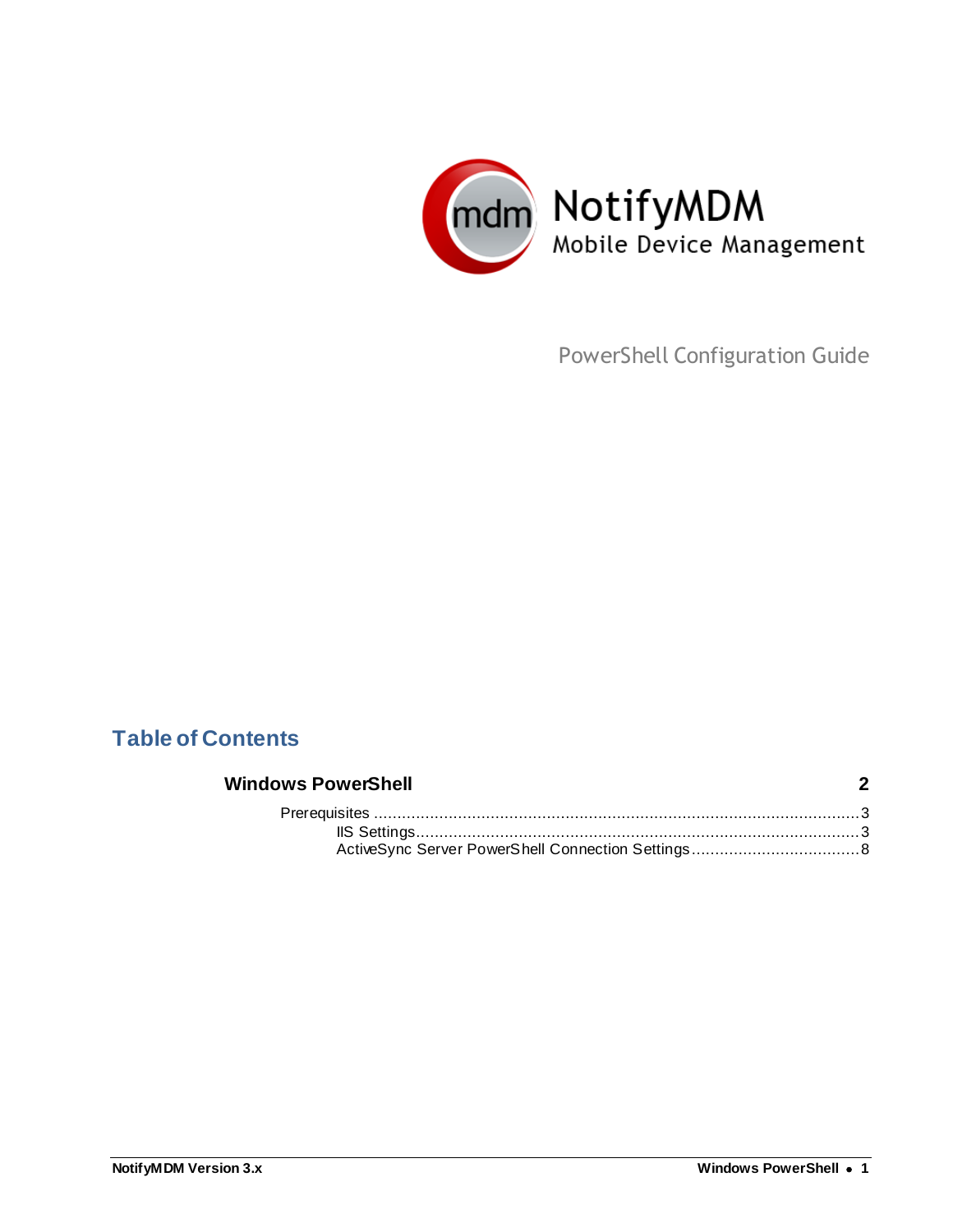# <span id="page-1-0"></span>**Windows PowerShell**

## **Using PowerShell with** *NotifyMDM*

When an organization chooses not to proxy email through the *NotifyMDM* server, devices will be able to connect directly to the ActiveSync server to access mail without the requirement of MDM enrollment. As a means of enforcing enrollment, administrators can configure ActiveSync PowerShell settings and employ its capabilities via the *NotifyMDM* dashboard to import device and user information from the ActiveSync server. Once devices are imported they can be managed from the dashboard and administrators can monitor who has enrolled with MDM and who has not. The administrator can set a grace period during which devices must enroll in order to access email. Once the grace period ends, non-compliant devices will be restricted from accessing email.

The PowerShell integration enables *NotifyMDM* to:

- Poll the Exchange ActiveSync server at regular intervals for device and user information and import it to the MDM server. Additions and deletions made on the ActiveSync server are synchronized to MDM.
- Monitor who has not yet enrolled with the *NotifyMDM* server by viewing the Discovered Devices grid.
- Enforce *NotifyMDM* enrollment of auto-discovered devices accessing email by setting a quarantine date on which unenrolled devices will be blocked from accessing email. Once a device is enrolled the quarantine is lifted and the device can again access email.
- Email users when they are nearing the quarantine date. Each device a user has not yet enrolled will receive an email message.

## **Information on Configuring a PowerShell Server**

The following links provide information on PowerShell Server setup and configuration.

Using PowerShell with Exchange 2016 [https://technet.microsoft.com/en-us/library/bb123778\(v=exchg.160\).aspx](https://technet.microsoft.com/en-us/library/bb123778(v=exchg.160).aspx)

Using PowerShell with Exchange 2013 [https://technet.microsoft.com/en-us/library/bb123778\(v=exchg.150\).aspx](https://technet.microsoft.com/en-us/library/bb123778(v=exchg.150).aspx)

Exchange Online PowerShell [https://technet.microsoft.com/en-us/library/jj200677\(v=exchg.150\).aspx](https://technet.microsoft.com/en-us/library/jj200677(v=exchg.150).aspx)

PowerShell for Office 365 <http://powershell.office.com/>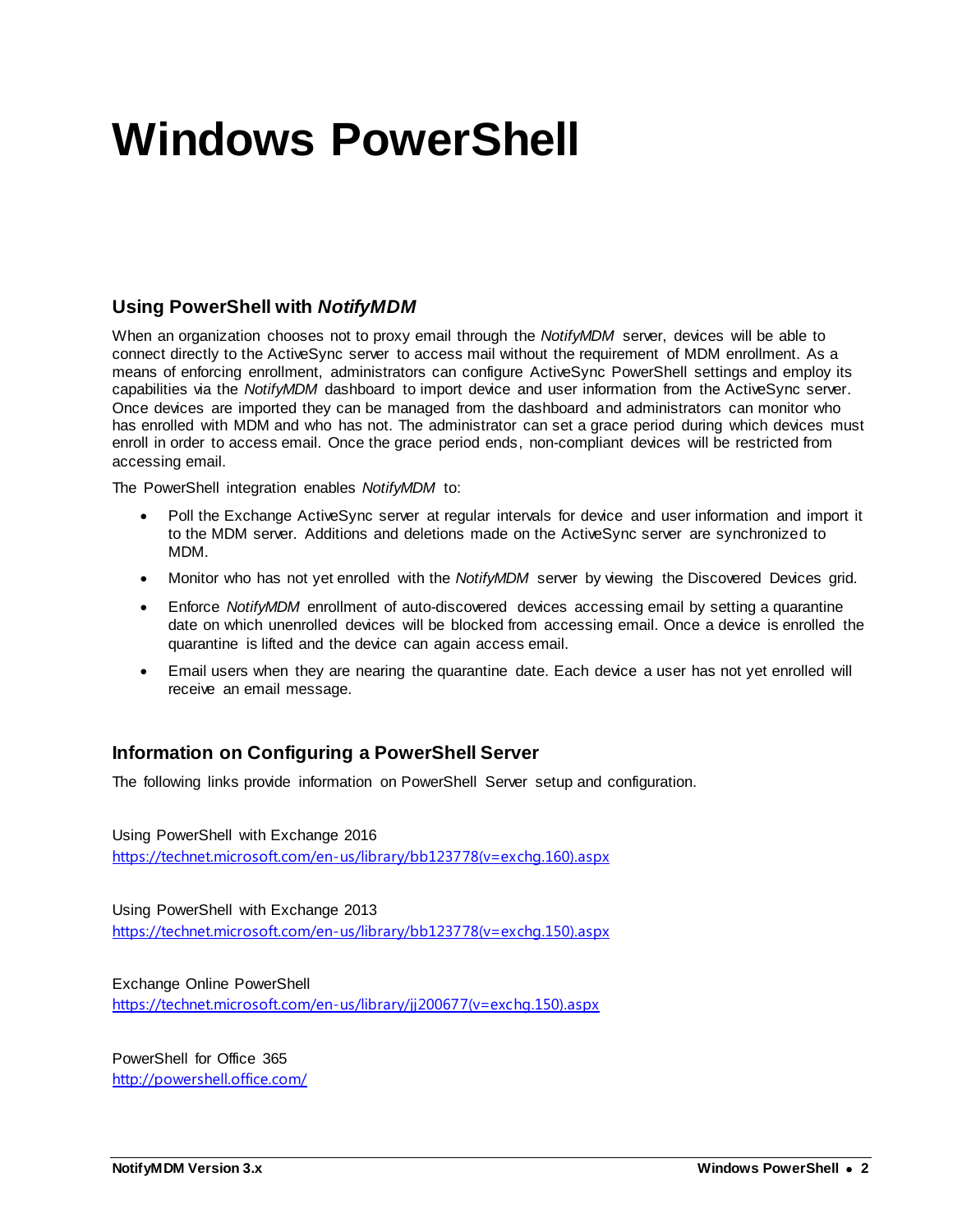## <span id="page-2-0"></span>**Prerequisites**

- Install Microsoft .NET Framework 4.0 on the server where the *NotifyMDM* Web/HTTP component is installed.
- Use Internet Information Services (IIS) to configure the *NotifyMDM* server to integrate with PowerShell. [here](#page-2-1)
- Use the *NotifyMDM* dashboard to configure PowerShell connection settings for the ActiveSync server. [here](#page-7-0)

## <span id="page-2-1"></span>**IIS Settings**

1. On the MDM server - Using IIS, configure the server for Anonymous Authentication.

-*Default Web Site* > A*uthentication* > *Anonymous Authentication*.

-Select *Edit . . .* from the panel to the right.

-Select the radio button next to *Application pool identity*.



| <b>Connections</b>                      | Authentication               |          |                  | <b>Actions</b>     |
|-----------------------------------------|------------------------------|----------|------------------|--------------------|
|                                         |                              |          |                  |                    |
| <b>A ME JECKER</b><br>Application Pools | Group by: No Grouping<br>٠   |          |                  | Edit               |
| $-9$ Sites                              | Name                         | Status   | Response Type    | Heip<br>$\alpha$   |
| O efault Web Site                       | Anonymous Authentication     | Enable a |                  | <b>Online Help</b> |
|                                         | <b>Basic Attriculterions</b> | Disabled | HTTP 401 Challer |                    |
|                                         | Digest Authentication        | Disabled | HTTP 401 Challer |                    |
|                                         | Windows Authentication       | Disabled | HTTP 401 Challer |                    |
|                                         |                              |          |                  |                    |

| <b>Edit Anonymous Authentication Credentials</b> |    | $\overline{\mathbf{x}}$<br>P |
|--------------------------------------------------|----|------------------------------|
| Anonymous user identity:                         |    |                              |
| Specific user:<br>$\circ$                        |    |                              |
|                                                  |    | Set                          |
| Application pool identity                        |    |                              |
|                                                  |    |                              |
|                                                  | OK | Cancel                       |
|                                                  |    |                              |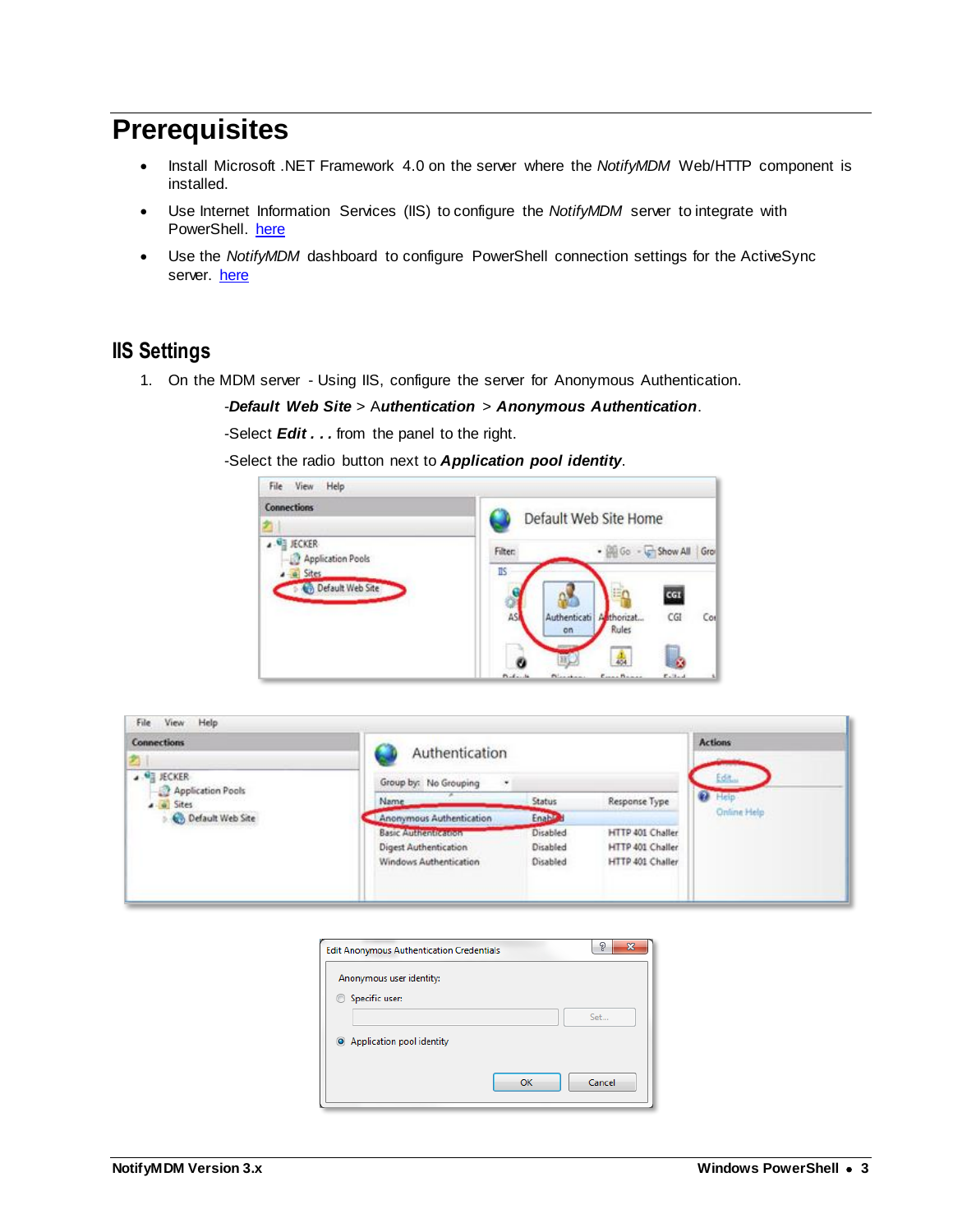2. On the MDM server - Using IIS, set the application pool user as follows.

#### *-Application Pools* > *DefaultAppPool* > *Advanced Settings . . .*

-Click the icon next to *Identity* and select **ApplicationPoolIdentity**.

| <b>Connections</b>                                 | Œ                                                                                                                                                           |                           |                        | <b>Actions</b>                                        |
|----------------------------------------------------|-------------------------------------------------------------------------------------------------------------------------------------------------------------|---------------------------|------------------------|-------------------------------------------------------|
| 4 G JECKER                                         | <b>Application Pools</b><br>This page lets you view and manage the list of application pools on the                                                         |                           |                        | Add Application Pool<br>Set Application Pool Defaults |
| Application Pools<br>a a Sites<br>Default Web Site | server. Application pools are associated with worker processes, contain<br>one or more applications, and provide isolation among different<br>applications. |                           |                        | <b>Application Pool Tasks</b><br><b>Start</b>         |
|                                                    | <b>Filter:</b>                                                                                                                                              | - Go - Chow All Group by: | $\tilde{\mathbf{r}}_i$ | Stop<br>z<br>Recycle                                  |
|                                                    | Name                                                                                                                                                        | .NET Fram<br>Status       | Ma                     | <b>Edit Application Pool</b>                          |
|                                                    | ASP.NET v4.0                                                                                                                                                | v4.0<br>Started           | Int                    | Basic Settings                                        |
|                                                    | ASP.NET v4.0 Classic                                                                                                                                        | v4.0<br>Started           | Cla                    | Recycling                                             |
|                                                    | Classic .NET AppPool                                                                                                                                        | v2.0<br>Started           | Cla                    | Advanced Settings                                     |
|                                                    | DefaultApp <sup>Daal</sup><br>Add Application Pool                                                                                                          | Chairbaid<br>MA Manag     | Int                    | Rename                                                |
|                                                    | 4ú<br>Set Application Pool Defaults                                                                                                                         |                           |                        | <b>X</b> Remove                                       |
|                                                    | ь<br>Start                                                                                                                                                  |                           |                        | <b>View Applications</b>                              |
|                                                    | Stop                                                                                                                                                        |                           |                        | <b>B</b> Help                                         |
|                                                    | Recycle<br>z                                                                                                                                                |                           |                        | Online Help                                           |
|                                                    | Basic Settings                                                                                                                                              |                           |                        |                                                       |
|                                                    |                                                                                                                                                             |                           |                        |                                                       |
|                                                    | Recycling                                                                                                                                                   |                           |                        |                                                       |
|                                                    | Advanced Settings                                                                                                                                           |                           |                        |                                                       |
|                                                    | Rename                                                                                                                                                      |                           |                        |                                                       |

| -Verify that Load User Profile is set to True. |  |  |  |  |  |  |  |
|------------------------------------------------|--|--|--|--|--|--|--|
|------------------------------------------------|--|--|--|--|--|--|--|

| General)                             |                                | ۸ |
|--------------------------------------|--------------------------------|---|
| .NET Framework Version               | No Managed Code                |   |
| <b>Enable 32-Bit Applications</b>    | True                           |   |
| <b>Managed Pipeline Mode</b>         | Integrated                     |   |
| Name                                 | DefaultAppPool                 |   |
| Queue Length                         | 1000                           |   |
| <b>Start Automatically</b>           | True                           |   |
| FL CPU                               |                                |   |
| I imit                               | $\mathbf{0}$                   |   |
| <b>Limit Action</b>                  | <b>NoAction</b>                |   |
| Limit Interval (minutes)             | 5                              |   |
| Processor Affinity Enabled           | False                          |   |
| <b>Processor Affinity Mask</b>       | 4294967295                     |   |
| <b>E</b> Process Model               |                                |   |
| Identity                             | <b>ApplicationPoolIdentity</b> |   |
| Idle Time-out (minutes)              | 20                             |   |
| Load User Profile                    | True                           |   |
| Maximum Worker Processes             |                                |   |
| <b>Ping Enabled</b>                  | True                           |   |
| Ping Maximum Response Time (seconds) | 90                             |   |
| Ping Period (seconds)                | 30 <sup>°</sup>                |   |
| Shutdown Time Limit (seconds)        | 90                             |   |
| Startup Time Limit (seconds)         | 90                             |   |
| □ Process Orphaning                  |                                |   |
| Enabled                              | False                          |   |
| Executable                           |                                |   |
| <b>Executable Parameters</b>         |                                |   |
| □ Rapid-Fail Protection              |                                |   |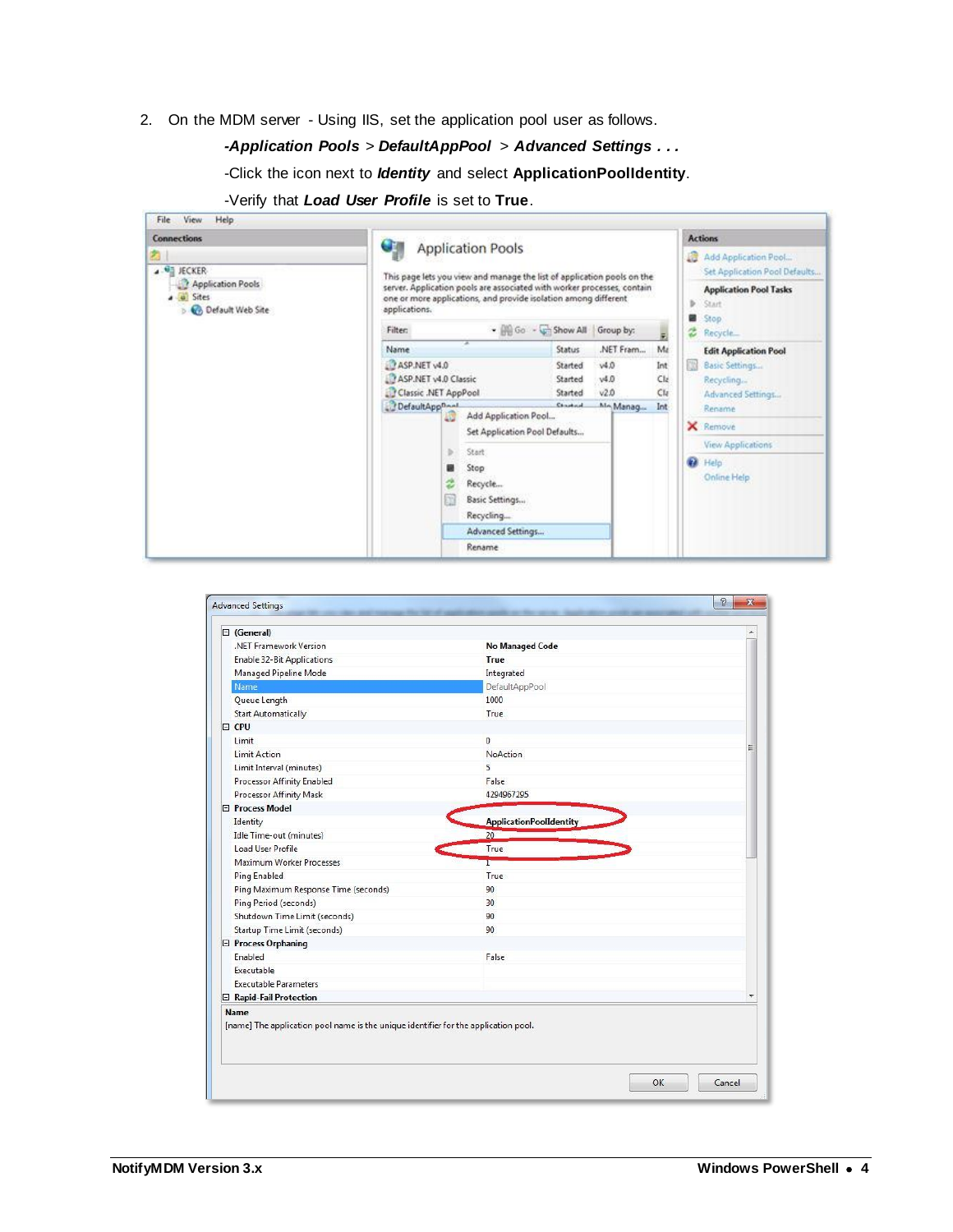3. The application pool identity needs to be granted executive privileges for the PowerShell process. Change permissions by remoting into the web system, opening the PowerShell app on the web server, and running this command:

Set-PSSessionConfiguration –Name Microsoft.PowerShell –showSecurityDescriptorUI



| Select Administrator: Windows PowerShell (x86)                                                                                                                                                                                                                                                                                                                                                                                 |  |
|--------------------------------------------------------------------------------------------------------------------------------------------------------------------------------------------------------------------------------------------------------------------------------------------------------------------------------------------------------------------------------------------------------------------------------|--|
| Windows PowerShell<br>Copyright (C) 2012 Microsoft Corporation. All rights reserved.                                                                                                                                                                                                                                                                                                                                           |  |
| PS C:\Users\jecker> Set-PSSessionConfiguration -Name Microsoft.PowerShell -showSecurityDescriptorUI<br>WARNING: Set-PSSessionConfiguration restarts the WinRM service and all dependent services.<br>All WinRM sessions connected to Windows PowerShell session configurations, such as Microsoft,PowerShell and session<br>configurations that are created with the Register-PSSessionConfiguration cmdlet, are disconnected. |  |
| Confirm<br>Are you sure you want to perform this action?<br>Performing operation "Set-PSSessionConfiguration" on Target "Name: Microsoft.PowerShell".<br>[Y] Yes [A] Yes to All [N] No [L] No to All [S] Suspend [?] Help (default is "Y"): a<br>PS C:\Users\jecker>                                                                                                                                                           |  |
|                                                                                                                                                                                                                                                                                                                                                                                                                                |  |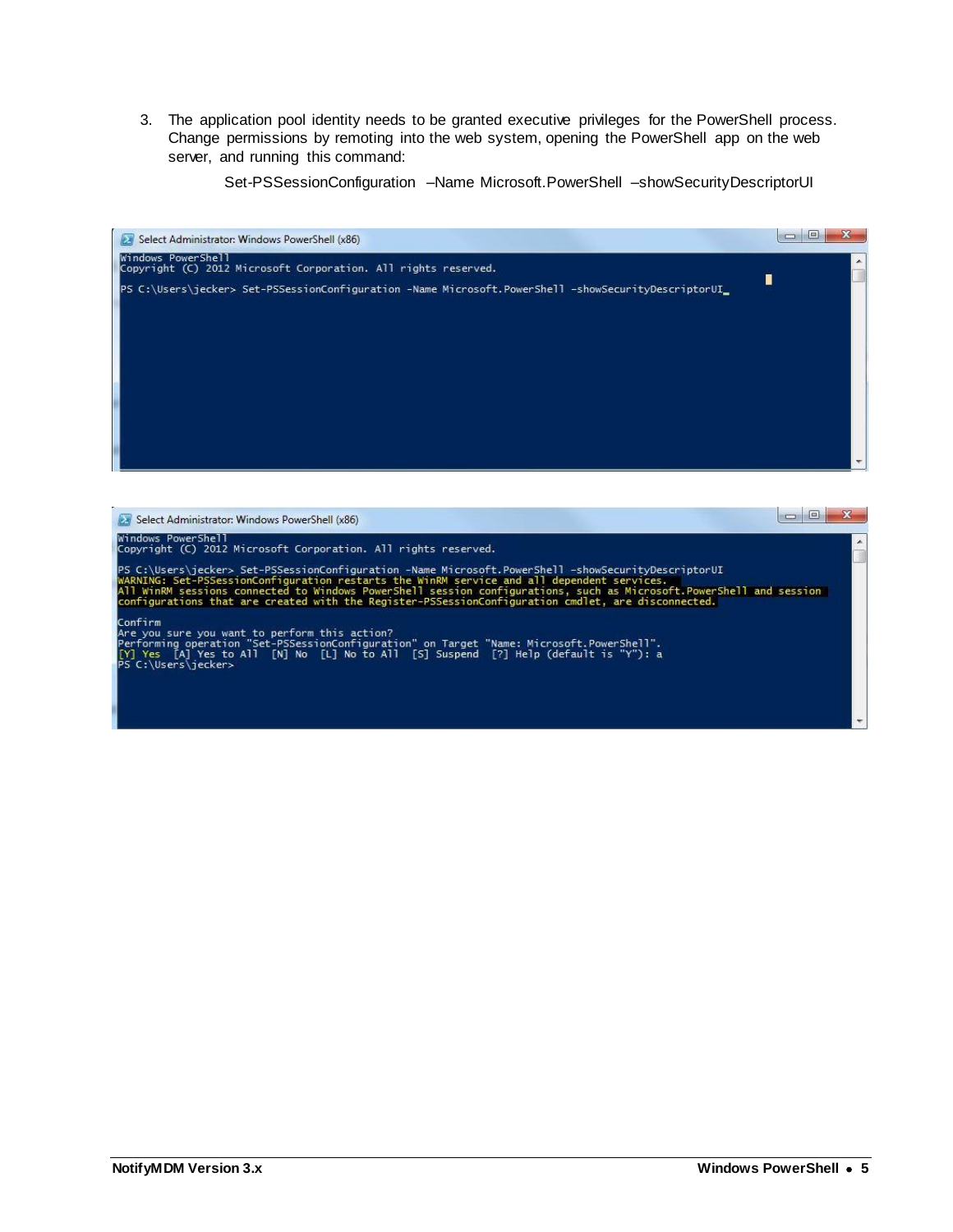After you accept the confirmation in PowerShell, a permissions dialog opens. Add the user for your app pool here.

| http://schemas.microsoft.com/powershell/Microsoft.PowerShell                                                  |                      |
|---------------------------------------------------------------------------------------------------------------|----------------------|
| Group or user names:                                                                                          |                      |
| Administrators (JECKER-LAPTOP\Administrators)                                                                 |                      |
|                                                                                                               |                      |
|                                                                                                               |                      |
|                                                                                                               |                      |
|                                                                                                               |                      |
|                                                                                                               |                      |
|                                                                                                               | Add<br>Remove        |
|                                                                                                               |                      |
|                                                                                                               |                      |
|                                                                                                               | $\Delta$ lla<br>Deny |
| Full Control(All Operations)                                                                                  |                      |
| Read(Get, Enumerate, Subscribe)                                                                               |                      |
| Permissions<br>Write(Put,Delete,Create)                                                                       |                      |
|                                                                                                               |                      |
| Execute(Invoke)                                                                                               |                      |
| Special permissions                                                                                           |                      |
|                                                                                                               | Advanced             |
|                                                                                                               |                      |
| For special permissions or advanced settings,<br>click Advanced<br>Learn about access control and permissions |                      |

The username will be "IIS AppPool\<The Name of the App Pool MDM is using>";

Check name and click **OK** when it finds your user.

| Select this object type:                                                   |                    |  |
|----------------------------------------------------------------------------|--------------------|--|
| Users, Groups, or Built-in security principals                             | Object Types.      |  |
| From this location:                                                        |                    |  |
| JECKER-LAPTOP                                                              | Locations          |  |
|                                                                            |                    |  |
|                                                                            |                    |  |
|                                                                            | <b>Check Names</b> |  |
| Enter the object names to select (examples):<br>IIS AppPool\DefaultAppPool |                    |  |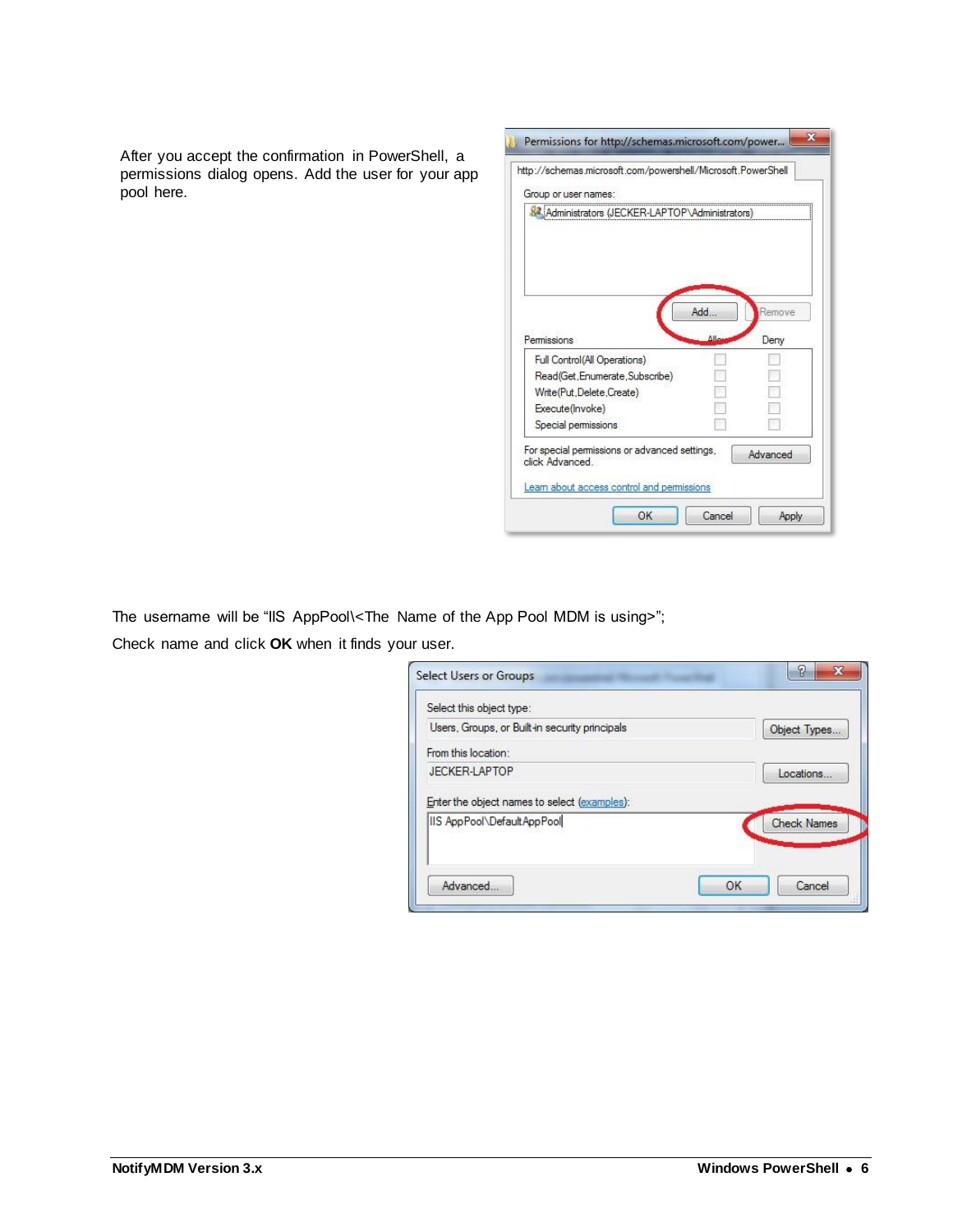$\mathbf{z}$ Permissions for http://schemas.microsoft.com/power... Set permissions to allow *Execute*. http://schemas.microsoft.com/powershell/Microsoft.PowerShell Click **OK** to save the change and close the Group or user names: window. 82 Administrators (JECKER-LAPTOP\Administrators) **R2** Default App Pool Add... Remove Permissions for DefaultAppPool Allow Deny Full Control(All Operations)  $\overline{\mathbb{R}}$  $\overline{\mathbb{P}^n}$ Read(Get, Enumerate, Subscribe) F.  $\overline{\mathbb{R}}$  $\begin{bmatrix} 1 \\ 1 \end{bmatrix}$  $\Box$ Write(Put,Delete,Create)  $\overline{\mathcal{A}}$  $\overline{\mathbb{R}^n}$ Execute(Invoke) Special permissions B. П For special permissions or advanced settings, Advanced click Advanced. Learn about access control and permissions

Pay attention to PowerShell. It may ask you to confirm that you want to save the setting changes that you made. Answer **yes** to everything.

OK

Cancel

Apply

4. Restart IIS.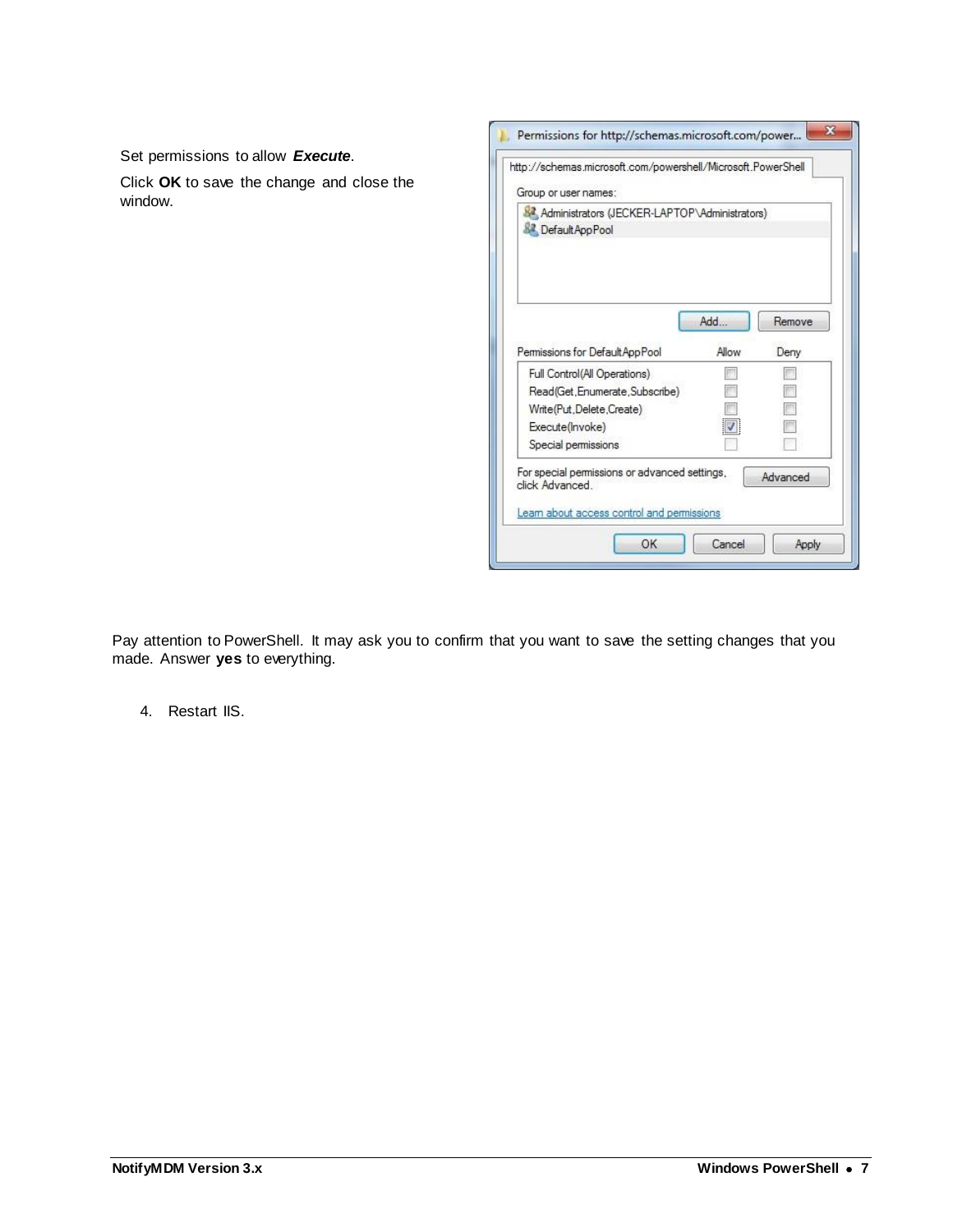## <span id="page-7-0"></span>**ActiveSync Server PowerShell Connection Settings**

#### **Configure PowerShell Settings on the MDM Server:**

- 1. From the *NotifyMDM* administrative dashboard, select *Organization Management* > *Administrative Servers* > *ActiveSync Servers*.
- 2. Select an existing ActiveSync server from the left panel or add one by clicking *Add ActiveSync Server*.
- 3. Expand the *PowerShell Connections Settings* section and mark the *Enable PowerShell* checkbox.

| <b>D</b> PowerShell Connection Settings |                                                                                                                 |
|-----------------------------------------|-----------------------------------------------------------------------------------------------------------------|
|                                         |                                                                                                                 |
| Enable PowerShell:                      | √                                                                                                               |
| PowerShell Server Address:              | 192.168.21.4                                                                                                    |
| Use SSL:                                | √                                                                                                               |
| <b>Authentication Type:</b>             | Basic.                                                                                                          |
| Admin Username:                         | ex07\administrator                                                                                              |
| Admin Password:                         | Change Password                                                                                                 |
| Refresh Interval (hours):               | $\frac{1}{x}$                                                                                                   |
|                                         | <b>Connect Now</b>                                                                                              |
|                                         | Save any changes to the PowerShell settings before<br>connecting to retrieve data.                              |
| Enforce MDM Enrollment:                 | ✔                                                                                                               |
| <b>Ouarantine Date:</b>                 | 08/28/2015<br>Ħ                                                                                                 |
| Notify Users On:                        | 厝<br>08/21/2015                                                                                                 |
| Subject:                                | Enroll your device '{DEVICE}' with the Device Management                                                        |
| Message:                                | (FIRST NAME) (LAST NAME)                                                                                        |
|                                         | You must enroll your mobile device with the Device                                                              |
|                                         | Management Server by {QUARANTINE DATE} in order to                                                              |
|                                         | continue accessing email on the device. If the device has                                                       |
|                                         | not been enrolled by this date, it will cease to retrieve                                                       |
|                                         | email and you may experience synchronization errors.                                                            |
|                                         | Once enrolled, email synchronization will resume.                                                               |
|                                         | The following tokens can be used in the email message<br>subject and body: {DEVICE}, {FIRST NAME}, {LAST NAME}, |

- 4. The *PowerShell Server Address* field will automatically populate with the ActiveSync server address if one is defined in MDM. You can provide an internal IP address for PowerShell access to be used instead of the ActiveSync server address.
- 5. Check the box next to *Use SSL* if the ActiveSync server uses a Secure Sockets Layer.
- 6. Select the *Authentication Type*. Choose *Basic* or *Kerberos*.
- 7. Enter the PowerShell administrator credentials in the *Admin Username* and *Admin Password* fields. Username should be entered in the format *<domain>\administrator*.
- 8. Set the *Refresh Interval* (in hours) to determine the frequency at which the MDM server will connect to the ActiveSync server to update device and user information.
- 9. Mark the *Enforce MDM Enrollment* checkbox so that discovered devices will be required to enroll against the *NotifyMDM* server.
- 10. To enforce enrollment, select a *Quarantine Date* on which unenrolled devices will be blocked from accessing email.